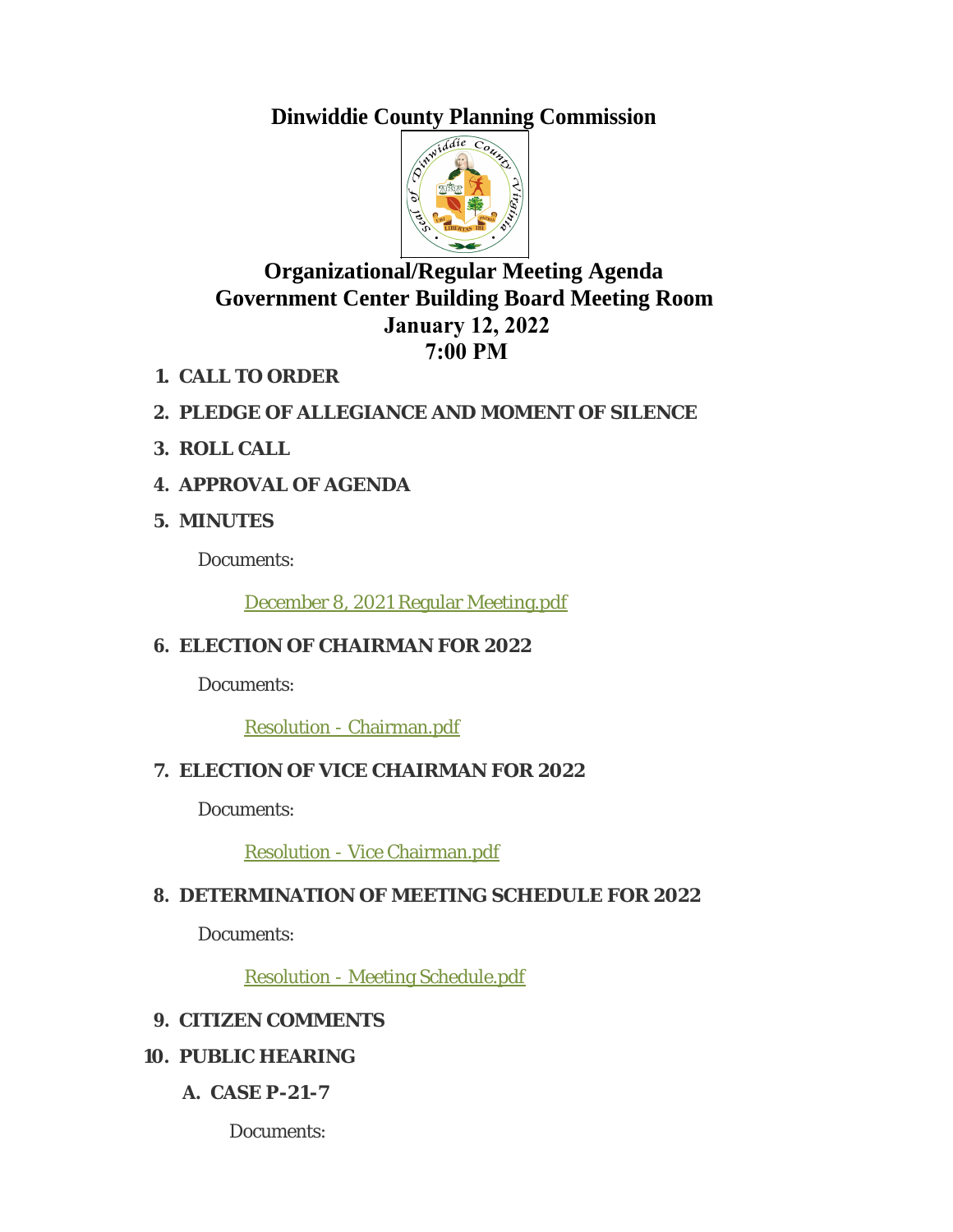[P-21-7 Vulcan Jan 12 2022 PC Staff Report.pdf](http://www.dinwiddieva.us/AgendaCenter/ViewFile/Item/5383?fileID=8900) [Rezoning Application.pdf](http://www.dinwiddieva.us/AgendaCenter/ViewFile/Item/5383?fileID=8901) [CUP Location Map.pdf](http://www.dinwiddieva.us/AgendaCenter/ViewFile/Item/5383?fileID=8902) [Jack Quarry Dinwiddie County Proffers 12.15.21.pdf](http://www.dinwiddieva.us/AgendaCenter/ViewFile/Item/5383?fileID=8903) [Vulcan Site Plan.pdf](http://www.dinwiddieva.us/AgendaCenter/ViewFile/Item/5383?fileID=8904)

#### **CASE C-21-6 B.**

Documents:

[Vulcan CUP C- 21-6 Jan 15 2022 PC Report.pdf](http://www.dinwiddieva.us/AgendaCenter/ViewFile/Item/5384?fileID=8905) [CUP Application.pdf](http://www.dinwiddieva.us/AgendaCenter/ViewFile/Item/5384?fileID=8906) [Vulcan Site Plan.pdf](http://www.dinwiddieva.us/AgendaCenter/ViewFile/Item/5384?fileID=8907)

#### **CASE P-22-1 C.**

Documents:

[P-22-1 PC Report Jan 12 2022.pdf](http://www.dinwiddieva.us/AgendaCenter/ViewFile/Item/5382?fileID=8899) [P-22-1 Rezoning Application.pdf](http://www.dinwiddieva.us/AgendaCenter/ViewFile/Item/5382?fileID=8894) [P-22-1 Location Map.pdf](http://www.dinwiddieva.us/AgendaCenter/ViewFile/Item/5382?fileID=8895) [Sec. 2 Tentative Plan.pdf](http://www.dinwiddieva.us/AgendaCenter/ViewFile/Item/5382?fileID=8896) [Original Proffers Adopted March 21 2006.pdf](http://www.dinwiddieva.us/AgendaCenter/ViewFile/Item/5382?fileID=8897)

#### **CASE P-22-2 D.**

Documents:

[P-22-2 Jan 12 2022 PC Meeting Report.pdf](http://www.dinwiddieva.us/AgendaCenter/ViewFile/Item/5381?fileID=8898) [P-22-2 Rezoning Application.pdf](http://www.dinwiddieva.us/AgendaCenter/ViewFile/Item/5381?fileID=8890) [P-22-2 Location Map.pdf](http://www.dinwiddieva.us/AgendaCenter/ViewFile/Item/5381?fileID=8891) [Proffer Statement P-22-2.pdf](http://www.dinwiddieva.us/AgendaCenter/ViewFile/Item/5381?fileID=8892) [Sutherland Plat and Legal Description.pdf](http://www.dinwiddieva.us/AgendaCenter/ViewFile/Item/5381?fileID=8893)

#### **OLD BUSINESS 11.**

#### **NEW BUSINESS 12.**

#### **REVIEW CODE OF ETHICS AND STANDARDS OF CONDUCT A.**

Documents:

[PC Code of Ethics and Standards of Conduct.pdf](http://www.dinwiddieva.us/AgendaCenter/ViewFile/Item/5379?fileID=8888)

#### **COMMISSIONERS' COMMENTS 13.**

#### **PLANNING DIRECTOR'S COMMENTS 14.**

#### **ADJOURNMENT 15.**

Citizens having interest in the above matters are encouraged to attend the meeting at the specific time and location to express their views. Citizens wishing to state their views prior to the public hearings should submit them to Alvin Gurley,